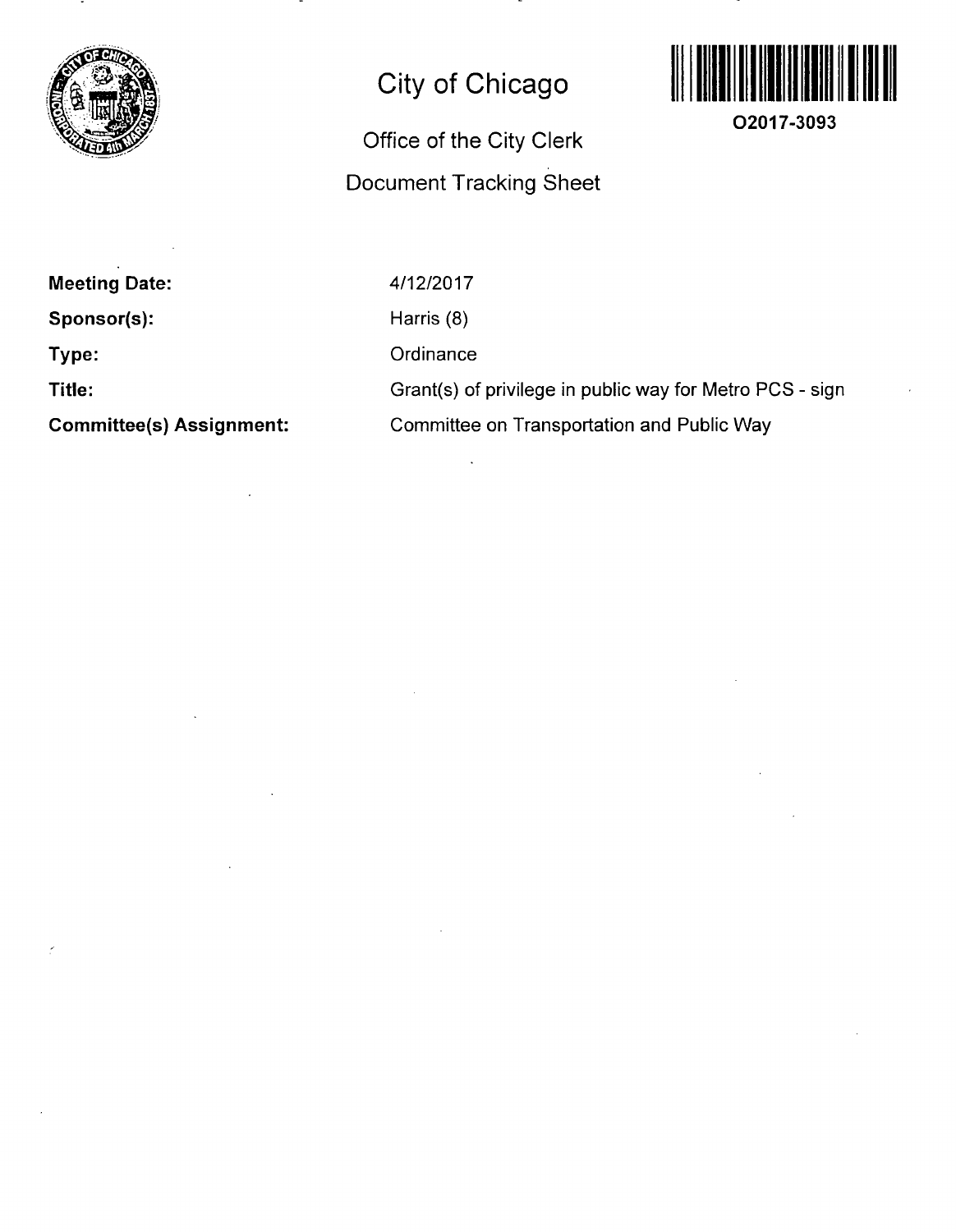Direct Intro<br>#8

**ORDINANCE** METRO PCS Acct. No. 412988 - 1 Permit No. 1125851

*Be It Ordained by the City Council of the City of Chicago:* 

SECTION 1. Permission and authority are hereby given and granted to METRO PCS, upon the terms and subject to the conditions of this ordinance to maintain and use two (2) sign(s) projecting over the public right-of-way attached to its premises known as 7501 S. Jeffery Blvd..

Said sign structure(s) measures as follows; along S. Jeffery Blvd:

Two (2) at thirteen (13) feet in length, two point zero eight (2.08) feet in height and twelve (12) feet above grade level.

The location of said privilege shall be as shown on prints kept on file with the Department of Business Affairs and Consumer Protection and the Office of the City Clerk.

Said privilege shall be constructed in accordance with plans and specifications approved by the Department of Transportation (Division of Project Development) and Zoning Department - Signs.

This grant of privilege in the public way shall be subject to the provisions of Section 10-28-015 and all other required provisions of the Municipal Code of Chicago.

The grantee shall pay to the City of Chicago as compensation for the privilege #1125851 herein granted the sum of six hundred (\$600.00) per annum in advance.

A 25% penalty will be added for payments received after due date.

The permit holder agrees to hold the City of Chicago harmless for any damage, relocation or replacement costs associated with damage, relocation or removal of private property caused by the City performing work in the public way.

Authority herein given and granted for a period of five (5) years from and after Date of Passage.

Alderman

Michelle A. Harris 8<sup>th</sup> Ward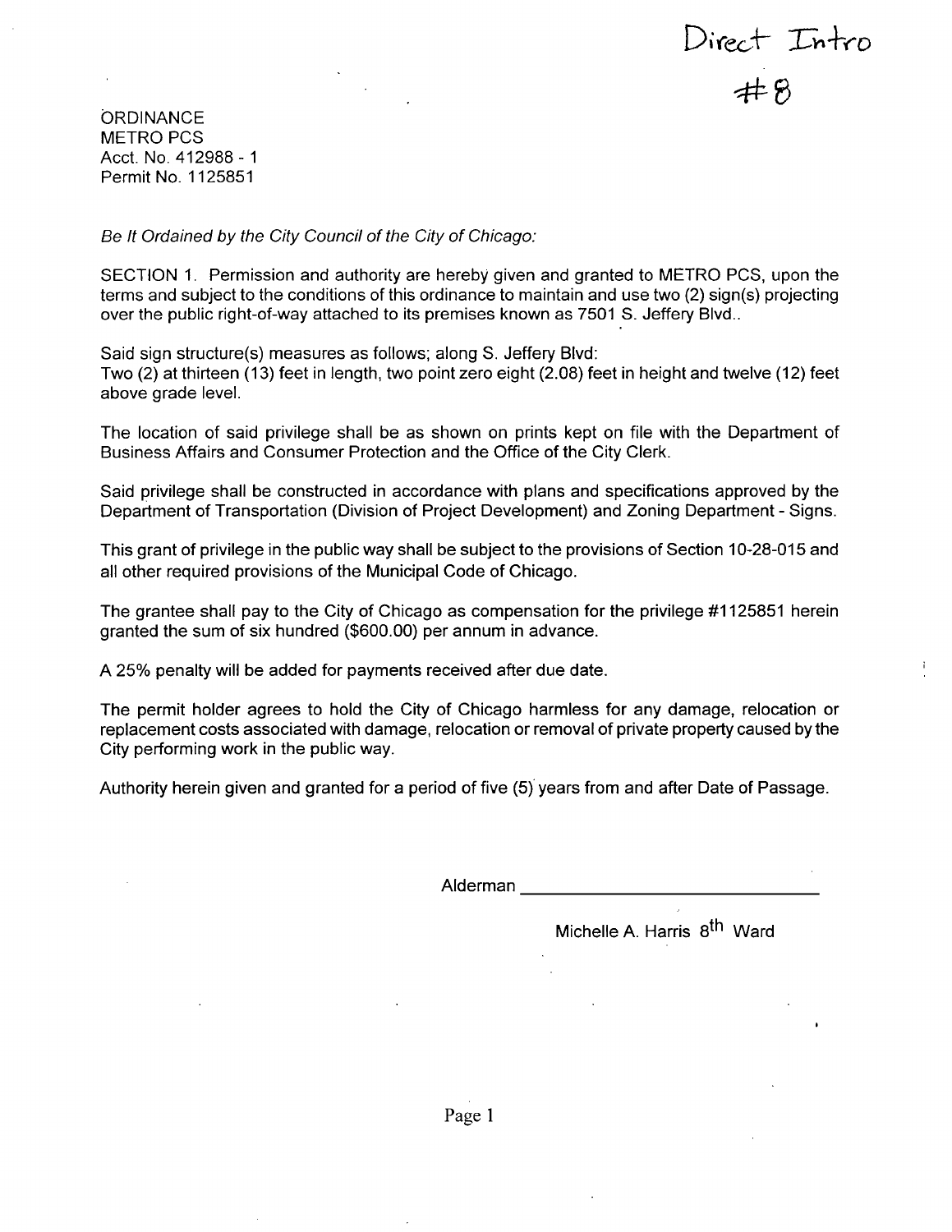# '\* METROPCS \* 7501 S. JEFFERY